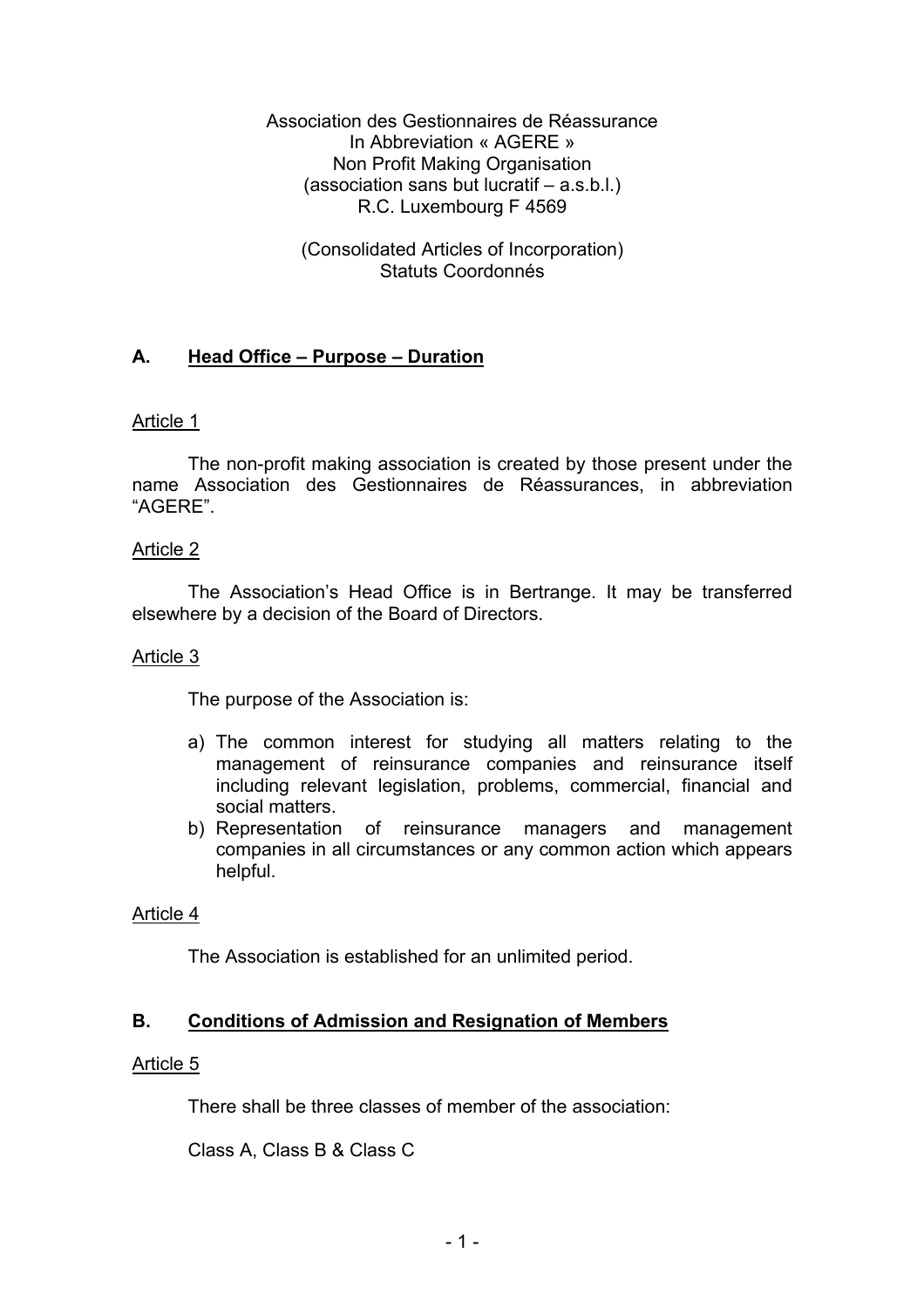Class A members shall be all members who have a license in Luxembourg to manage or have under management dependent upon that license more than 10 (ten) companies carrying on reinsurance business in or from Luxembourg as per the latest annual report of the insurance regulator (Commissariat aux Assurances).

Class B members shall be all members who have a license in Luxembourg to manage or have under management dependent upon that license not more than 10 (ten) companies carrying on reinsurance business in or from Luxembourg as per the latest annual report of the insurance regulator (Commissariat aux Assurances).

Class C members shall be all members who do not have a license, being persons, individuals or corporations who have a particular interest in the area of reinsurance. These members are not bound by the fixed constraints affecting the Class A & B Members.

## Article 6

The Board of Directors' decision, on admission of Members will be final. A refusal of admission does not have to be justified.

### Article 7

Every member is free to leave the Association at the end of each financial year provided that at least 3 (three) months written notice is given addressed to the Board of Directors and sent by registered mail.

The resigning member will be released from the day his resignation takes effect.

## Article 8

A member will be excluded:

- a) On the grounds of a withdrawal of the approval referred to in Article 5 concerning A & B Members
- b) For non-payment of the annual subscription, 30 days after receiving a notice to pay by registered letter
- c) Exclusion may also be requested in writing by at least 3 (three) Members.

## Article 9

A member may only be excluded in the cases outlined in the statutes and a General Meeting must be held to this effect requiring a majority of two thirds of the vote.

An excluded member has the same obligations as a resigning member.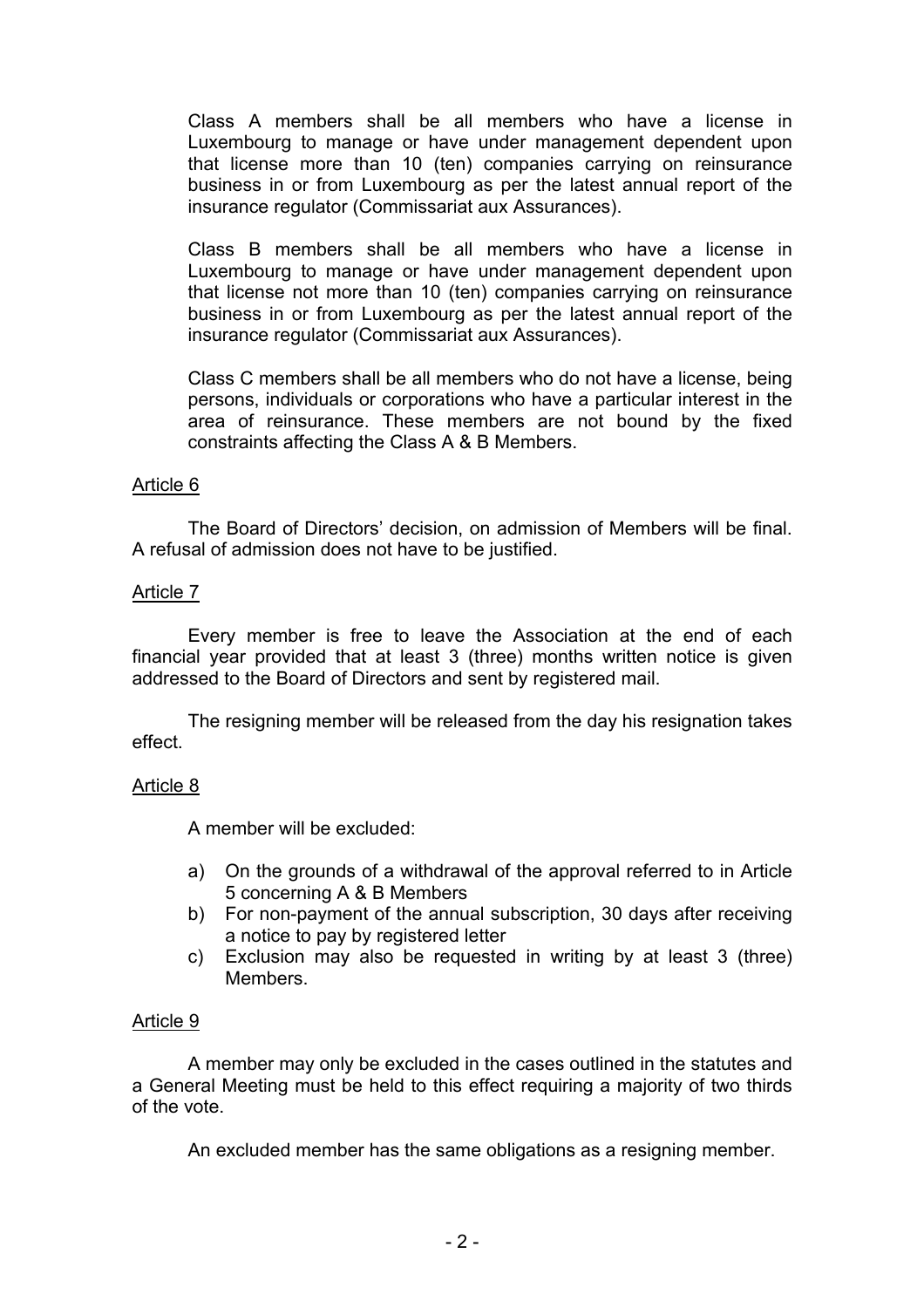A resigning or excluded member has no right to the Association's funds and has no claim to repayment of any part of the subscription already paid.

# **C. Income**

# Article 10

The Association's general operating expenses will be covered by:

a) The membership fees shall be determined each year by the Board of Directors within maximum limits established by the members in general meeting. The membership fees between the different classes will be within the following limits:

Ordinary annual subscriptions for Class A Members will not exceed 5.000,00 €.

| 100% membership fee                        |
|--------------------------------------------|
| no more than 50% of Class A membership fee |
| no more than 10% of Class A membership fee |
|                                            |

These percentages cannot be changed unless a majority of the members of that class have approved.

- b) Contributions, grants and gifts made to the Association
- c) Net income from events organized by the Association
- d) Net income from the publication of periodicals, reviews, directories, books, etc.
- e) In any case where, due to extraordinary circumstances, the Board of Directors, by majority vote, determines that the association is in urgent need of supplementary funding then the Board may raise a supplementary levy.

Such supplementary levy:

- Can in no circumstances exceed 100% of the statutory maximum for any Class
- Need not apply equally to all classes
- Can only be made once in any year without the convening of a general meeting of member

In any case where a supplementary levy has been raised by the Board of Directors then members representing 10% or more of the membership of all classes may require the Board to convene a general meeting of members to consider the matter and the application of the levy shall be suspended until the outcome of that members meeting.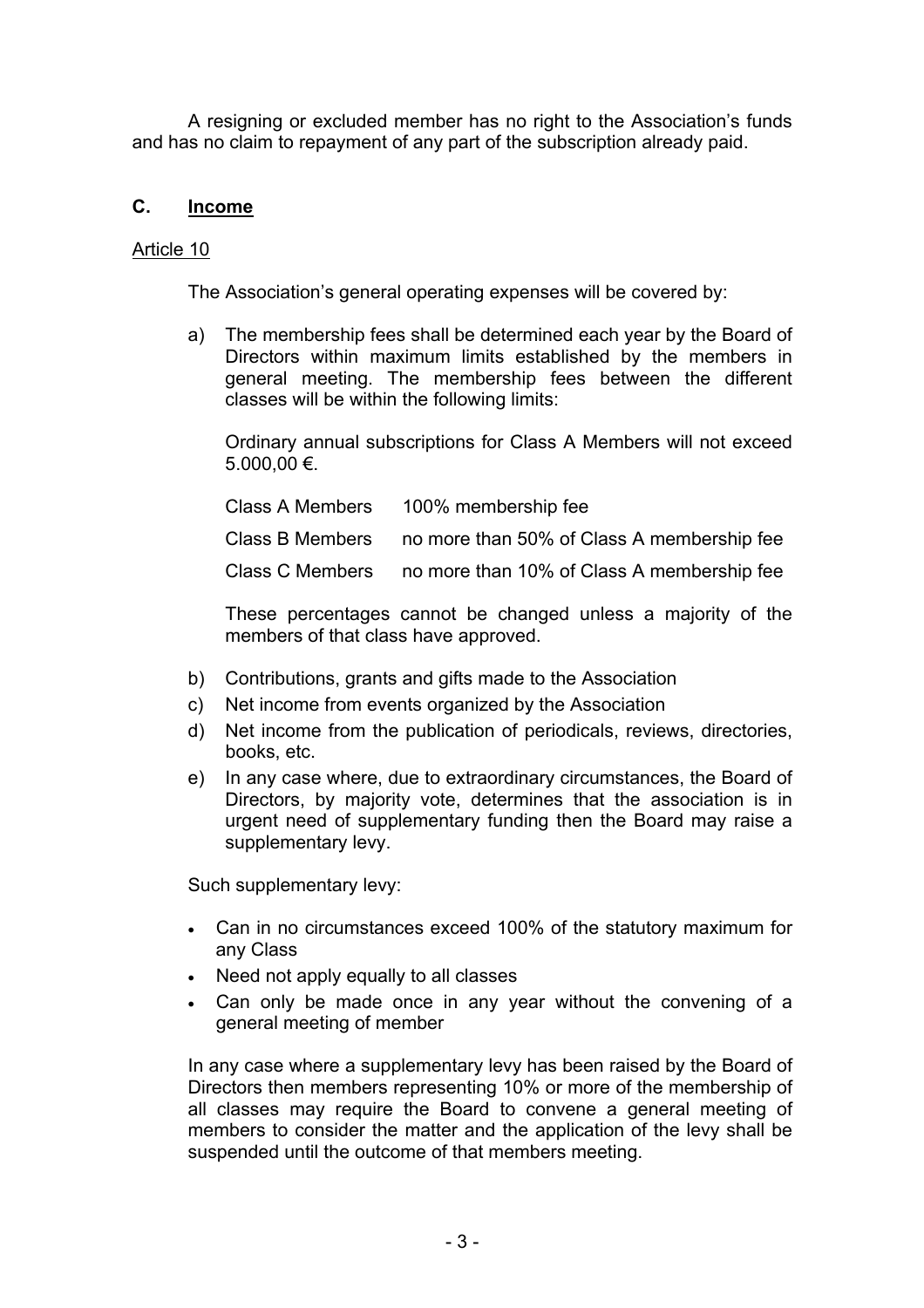### Article 11

The Association will be managed by a Board of Directors of at least 3 (three) persons elected by a General Meeting with the possibility of re-election who shall represent and be elected by a majority of A and B Members.

The decision as to how many directors there should be in total shall be decided each year at the annual general meeting in respect of the period until the end of next following annual general meeting and such decision shall be taken by all members.

Only A and B Members will be eligible for the position of Director.

The Board of Directors will elect from amongst its members a president and a treasurer, and shall appoint a general secretary who needs not be an A or B Member.

The Board of Directors may co-opt any number of persons, whether members of the association or not who may attend, but not vote, at Board meetings.

The president shall chair all meetings of the Board of Directors. In the absence of the president the meeting shall elect the Chairman of the meeting. In the case of any tied vote, the chairman of the meeting shall have the casting vote.

In the case of a vacancy occurring on the Board of Directors by reason of death or resignation of a member of the Board of Directors, the other members of the Board may co-opt a director from amongst the Members to fill the vacancy. This co-option must be ratified by the next general meeting.

By a proposal from the Board of Directors and a decision from a general meeting, the position of Honorary Member may be conferred on any person having actively participated in the management or administration of the Association and having given distinguished service.

## Article 12

Meetings of the Board of Directors will be held at the request of at least 2 (two) directors or the President.

The Board can only validly meet if a majority of the directors is present or represented. Any director may give a proxy in respect of any meeting of the Board of Directors but such proxy may only be given to another director. Such proxy may be given by any communication medium that provides a written or printed trace. A director may attend a meeting of the Board of Directors by telephone, videoconference or any other communication medium that gives instant access.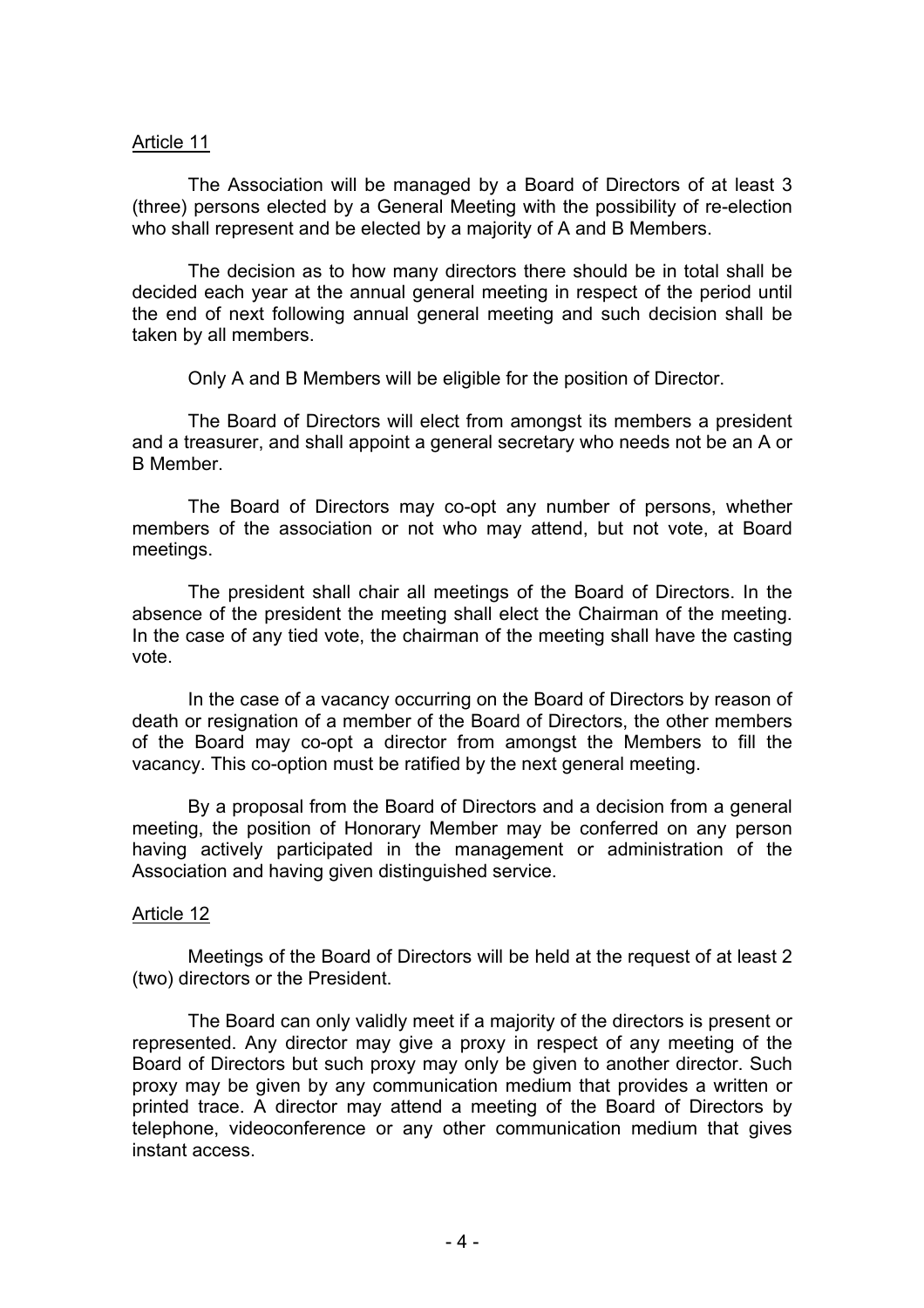Decisions of meetings of the Board of Directors are made on the majority of votes.

All decisions made are recorded in the minutes, signed by the chairman and the secretary or by 2 (two) directors and kept in a special register.

A unanimous resolution, signed by all directors shall have the same authority as a decision taken at a regularly convened meeting of the Board.

### Article 13

The Board of Directors will have the widest powers to achieve the Association's objectives. It may appoint and dismiss senior personnel and determine their mission. Senior personnel may be chosen from Non-Members.

The Board of Directors shall receive and close the Association's accounts and present them to a general meeting which will appoint the statutory auditor (commissaire aux comptes).

The Board of Directors shall budget for and approve expenses and carry out and authorize payment.

The Board of Directors will also have all the powers provided for in Article 13 of the law of 21<sup>st</sup> April, 1928.

The Board of Directors can authorize the creation of committees within the Association. Such committees will determine the president by a simple majority vote. Access to these committees is not limited to Members of the Association.

The Association will be legally bound by the signatures of 2 (two) directors.

### Article 14

The Board of Directors shall present the annual accounts of the previous financial year to the Annual General Meeting as well as a report on the Board's activities during that financial year.

### Article 15

The accounts presented by the directors will be checked and supervised by a statutory auditor elected from amongst the Members for a term of 1 (one) year by a General Meeting. The auditor will provide an annual report on their investigations to the General Meeting.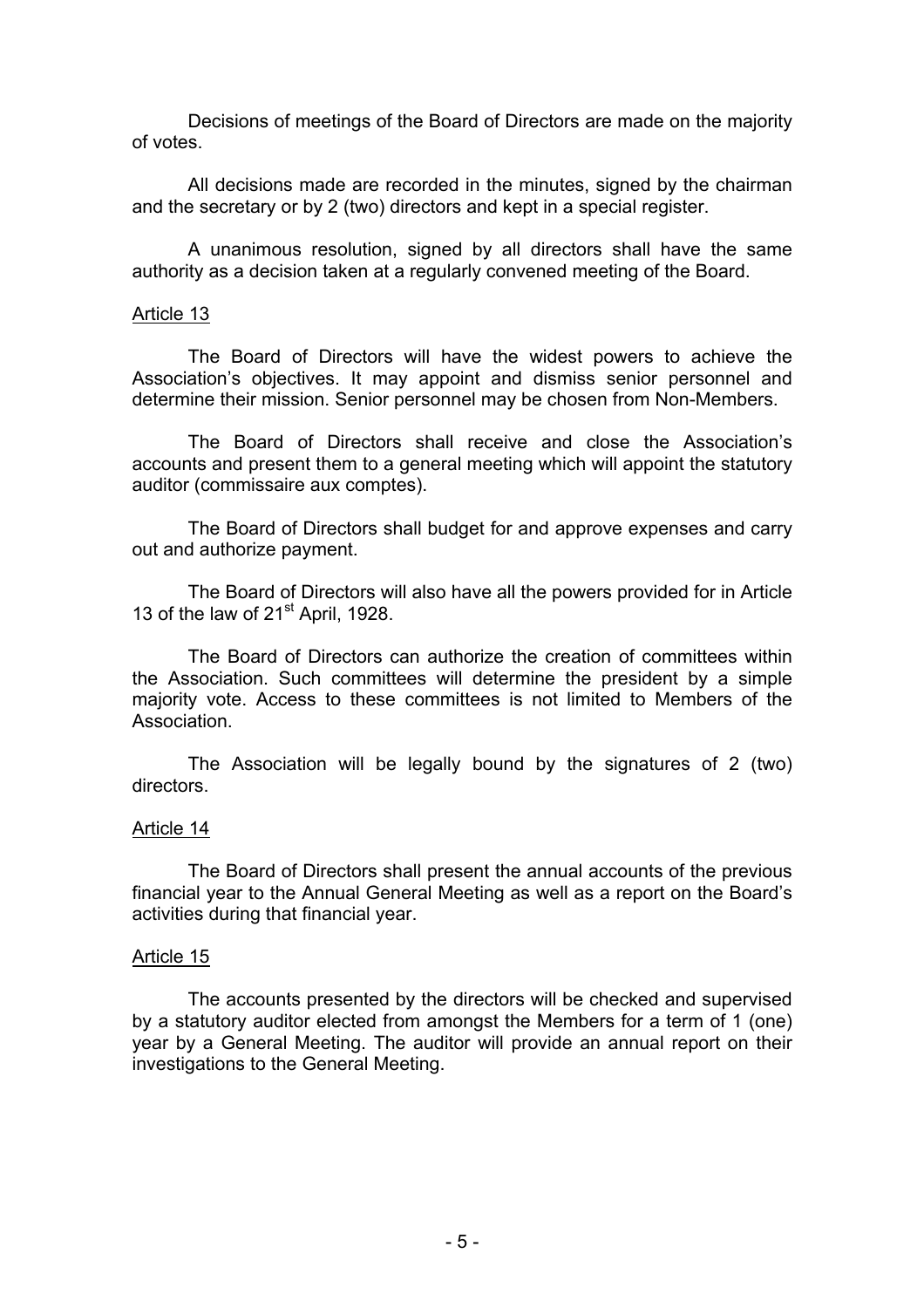# **D. Financial Year**

# Article 16

The financial year will commence on the  $1<sup>st</sup>$  of February and end on the 31<sup>st</sup> of January.

As at the  $31<sup>st</sup>$  of January in each year the accounts will be closed by the Board of Directors.

The accounts will be submitted to a General meeting for approval at the same time as the proposed budget for the new financial year.

## **E. General meeting – Modification of the Statutes**

## Article 17

An ordinary general meeting shall take place each year.

The Annual meeting will be held within 6 (six) months after the closing of the annual accounts, at the Head Office or in the place mentioned in the Convening Notice of the meeting.

If that day is not a working day then the meeting will take place the preceding working day at the same time.

A meeting may be specially called by a decision of the Board of Directors or at the request of one fifth (1/5) of all Members.

Any meeting of members shall be chaired by the president. In the absence of the president the meeting shall be chaired by the person chosen by the directors that are present. In default of any director the members present shall elect their own chairman of the meeting. In the case of any tied vote the chairman shall have the casting vote.

All Members may take part in the Meeting. They may be represented by another Member but not by a Non-Member. The proxy must be in writing. All persons who have been invited to the meeting by the Board of Directors may attend. A Member who has not paid their subscription may not attend the meeting.

All Members have a vote on matters of general application. Decisions involving compulsory action for all Members alike shall be determined by all **Members** 

If it is not provided otherwise by law or by these statutes the meeting may lawfully determine any issue no matter how many members are present or represented and decisions will be taken on a simple majority of the valid votes represented. In the case of equality, any proposal will be considered rejected.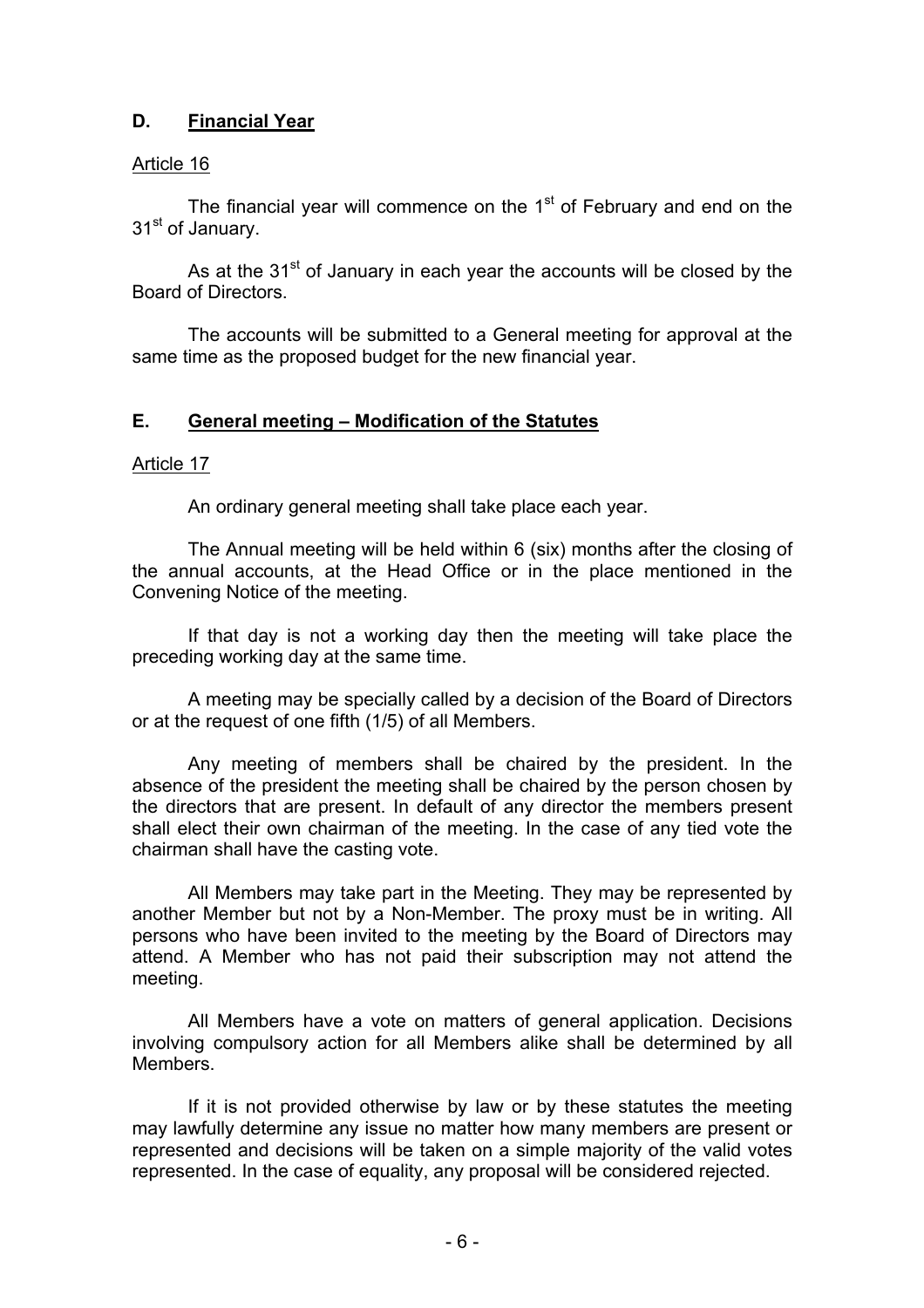## Article 18

Notices of meeting must be sent at least 5 (five) days in advance except in case of extreme urgency. They must also contain an agenda. Notices of meeting may be sent by normal mail, e-mail, fax or other similar means of communication.

## Article 19

A decision of the General meeting is essential for:

- a) All modifications to the statutes
- b) The appointment or dismissal of directory and the statutory auditor, except in the power of temporary co-option in the case of a vacancy
- c) The approval of budgets and accounts
- d) The discharge of the directors and the statutory auditor
- e) The exclusion of any Member
- f) The dissolution of the Association

### Article 20

A General meeting may legitimately consider modifications to the statutes if the matter is included in the notice of meeting and the meeting comprises two thirds (2/3) of A and B Members. Each modification must be adopted by a majority of two thirds (2/3) of the vote.

If two thirds (2/3) of the A and B Members are not present or represented at the first meeting, a second meeting may be called to consider the modifications regardless of the number and class of Members present.

However, if the modification deals with one of the objectives upon which the Association is based, the rules referred to above will be modified as follows:

- a) The second meeting will be legitimately constituted only if at least half of the A and B Members are present or represented
- b) The decision will be adopted at the first or second meeting only by a majority of three quarters (3/4) of the vote.
- c) If, at the second meeting, two thirds (2/3) of the members are not present or represented, the decision will have to be approved by the civil court.

## Article 21

Each modification to the statutes must, within a month of the decision, be deposited for publication in the Memorial. The same applies for every appointment, resignation or dismissal of any director or the statutory auditor.